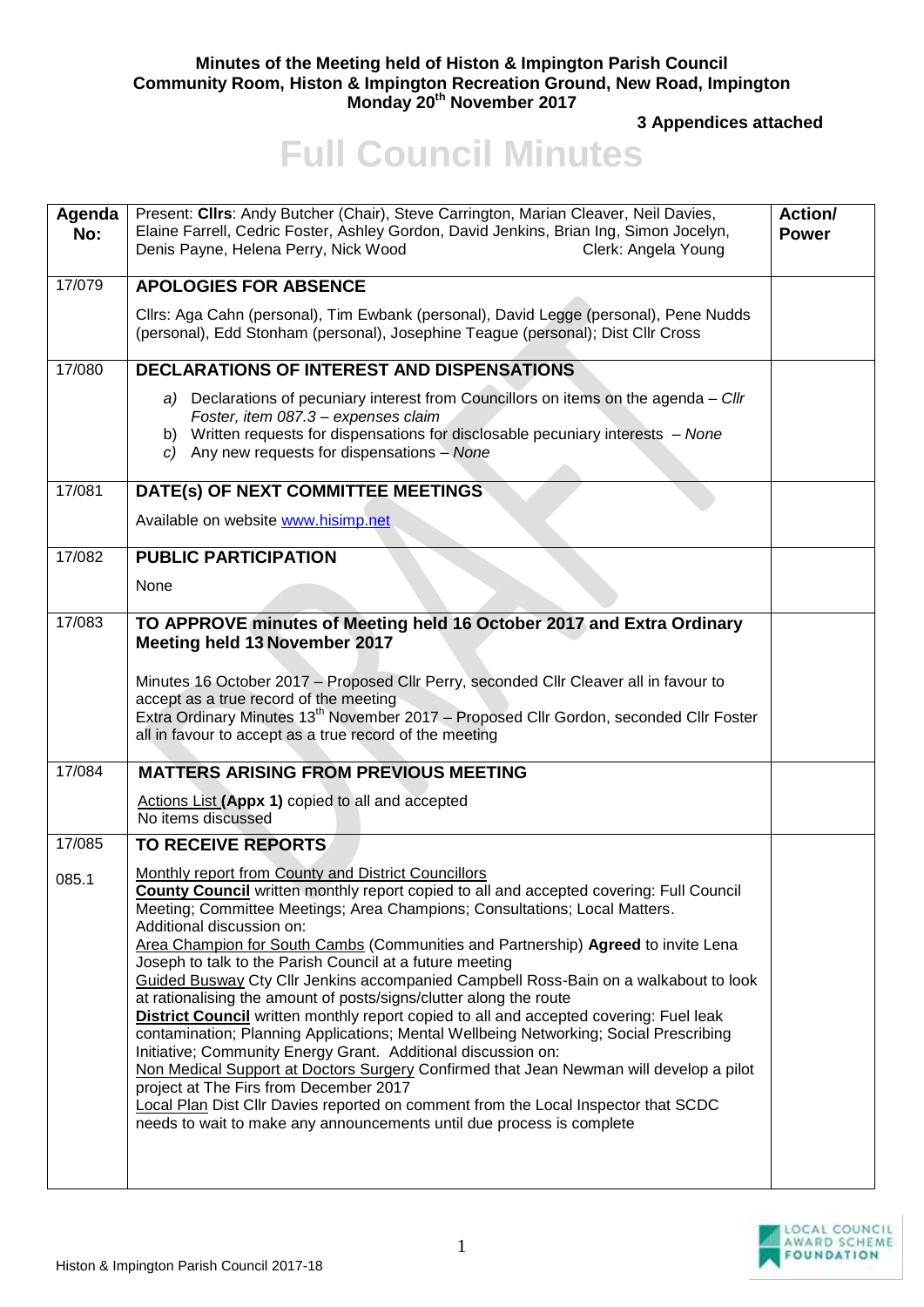| Cllr Payne requested Councillors and staff to provide a verbal, email or formal report for all<br>attendance at events in order to share information and learning points<br>A14 Event 16 November Cllr Ing reported on:<br>Concerns over sound barrier were relayed to group. Replacement will be explored<br>$\bullet$<br>Two new pollution monitoring sites were in place, once at Darwin Green. A wide range<br>$\bullet$<br>of pollutants were measured<br>A14 Exhibition Bus Cllr Ing had approached the PR Officer and asked that a visit be<br>$\bullet$<br>arranged in Histon & Impington<br><b>Drainage</b><br>Community Flooding Group Volunteer attendees to be sought by Drainage Task & Finish<br>T&F<br>group<br>Clerk further reported on:<br>NALC Conference Cllr Payne had attended and circulated a report and video link on<br>Alzheimer's to all<br>Clerk/Chair Meetings Parish Councils local to Histon & Impington were arranging a<br>networking meeting to share current agenda items<br>Youth Connections Bus Project had supplied budget requirement for 2018-19, 1%<br>increase. Half term report on attendance at youth club sessions and other events provided.<br>Employers Forum 29 November details to be provided to Cllrs Farrell and Payne<br>NALC Larger Councils Conference 13 December in London. Cllr Payne may be attending.<br>Parish Council to consider attending in future years<br><b>Chairs Report (Appx 3)</b> copied to all and accepted. No questions<br>085.3<br>Any other Working Group / Task & Finish Group Reports<br>085.4<br>Community Park Project Working Party meeting held 24 October. Residents Surgery held 6<br>November. Noted decision at Extra Ordinary Meeting 13 November. Next meeting date due<br>27 November<br>Neighbourhood Plan Cllr Jenkins reported on second feedback received from Consultant.<br><b>Full Council</b><br>Presentation Full Council January 2018 agenda item for support on going forward<br>January<br>Newsletter Editorial meeting held 16 November. Copy deadline 5 December, ready for<br>delivery from 13 December<br>High Street and Beyond Working Party meeting due 23 November<br>Primary School Development Task & Finish meeting due 6 December. No update<br><b>Any Other Committee Chair Reports</b><br>085.5<br>Recreation Committee next meeting due 27 November<br>Employment Committee next meeting due 5 December<br>TO ACCEPT COMMITTEE REPORTS note actions and agree<br>17/086<br>086.1<br>Planning Committee draft minutes 17 October and 9 November provided to all and<br>accepted. Next meetings due 28 November, 19 December, 9 January 2018. Cllr Payne<br>reported on site meeting due at Histon Dental Surgery, 66/68 Station Road 21 November.<br>Concerns raised over loss of car parking and proximity of refuse bins to pavement. Cllr<br>Davies reported on Histon Football Club application, now withdrawn. Meeting due 7<br>December between Strive Partnership, applicant and SCDC Officer<br>086.2<br>Highways Committee draft minutes 9 November provided to all and accepted. Cllr Ing<br>reported on comments at A14 meeting 16 November from Northstowe residents regarding<br>withdrawal of bus service to Cambridge North station, from 4 down to 1. Members<br>expressed concern that planning decisions are often taken on current connectivity in place |
|-----------------------------------------------------------------------------------------------------------------------------------------------------------------------------------------------------------------------------------------------------------------------------------------------------------------------------------------------------------------------------------------------------------------------------------------------------------------------------------------------------------------------------------------------------------------------------------------------------------------------------------------------------------------------------------------------------------------------------------------------------------------------------------------------------------------------------------------------------------------------------------------------------------------------------------------------------------------------------------------------------------------------------------------------------------------------------------------------------------------------------------------------------------------------------------------------------------------------------------------------------------------------------------------------------------------------------------------------------------------------------------------------------------------------------------------------------------------------------------------------------------------------------------------------------------------------------------------------------------------------------------------------------------------------------------------------------------------------------------------------------------------------------------------------------------------------------------------------------------------------------------------------------------------------------------------------------------------------------------------------------------------------------------------------------------------------------------------------------------------------------------------------------------------------------------------------------------------------------------------------------------------------------------------------------------------------------------------------------------------------------------------------------------------------------------------------------------------------------------------------------------------------------------------------------------------------------------------------------------------------------------------------------------------------------------------------------------------------------------------------------------------------------------------------------------------------------------------------------------------------------------------------------------------------------------------------------------------------------------------------------------------------------------------------------------------------------------------------------------------------------------------------------------------------------------------------------------------------------------------------------------------------------------------------------------------------------------------------------------------------------------------------------|
|                                                                                                                                                                                                                                                                                                                                                                                                                                                                                                                                                                                                                                                                                                                                                                                                                                                                                                                                                                                                                                                                                                                                                                                                                                                                                                                                                                                                                                                                                                                                                                                                                                                                                                                                                                                                                                                                                                                                                                                                                                                                                                                                                                                                                                                                                                                                                                                                                                                                                                                                                                                                                                                                                                                                                                                                                                                                                                                                                                                                                                                                                                                                                                                                                                                                                                                                                                                                     |
|                                                                                                                                                                                                                                                                                                                                                                                                                                                                                                                                                                                                                                                                                                                                                                                                                                                                                                                                                                                                                                                                                                                                                                                                                                                                                                                                                                                                                                                                                                                                                                                                                                                                                                                                                                                                                                                                                                                                                                                                                                                                                                                                                                                                                                                                                                                                                                                                                                                                                                                                                                                                                                                                                                                                                                                                                                                                                                                                                                                                                                                                                                                                                                                                                                                                                                                                                                                                     |
|                                                                                                                                                                                                                                                                                                                                                                                                                                                                                                                                                                                                                                                                                                                                                                                                                                                                                                                                                                                                                                                                                                                                                                                                                                                                                                                                                                                                                                                                                                                                                                                                                                                                                                                                                                                                                                                                                                                                                                                                                                                                                                                                                                                                                                                                                                                                                                                                                                                                                                                                                                                                                                                                                                                                                                                                                                                                                                                                                                                                                                                                                                                                                                                                                                                                                                                                                                                                     |
|                                                                                                                                                                                                                                                                                                                                                                                                                                                                                                                                                                                                                                                                                                                                                                                                                                                                                                                                                                                                                                                                                                                                                                                                                                                                                                                                                                                                                                                                                                                                                                                                                                                                                                                                                                                                                                                                                                                                                                                                                                                                                                                                                                                                                                                                                                                                                                                                                                                                                                                                                                                                                                                                                                                                                                                                                                                                                                                                                                                                                                                                                                                                                                                                                                                                                                                                                                                                     |
|                                                                                                                                                                                                                                                                                                                                                                                                                                                                                                                                                                                                                                                                                                                                                                                                                                                                                                                                                                                                                                                                                                                                                                                                                                                                                                                                                                                                                                                                                                                                                                                                                                                                                                                                                                                                                                                                                                                                                                                                                                                                                                                                                                                                                                                                                                                                                                                                                                                                                                                                                                                                                                                                                                                                                                                                                                                                                                                                                                                                                                                                                                                                                                                                                                                                                                                                                                                                     |
|                                                                                                                                                                                                                                                                                                                                                                                                                                                                                                                                                                                                                                                                                                                                                                                                                                                                                                                                                                                                                                                                                                                                                                                                                                                                                                                                                                                                                                                                                                                                                                                                                                                                                                                                                                                                                                                                                                                                                                                                                                                                                                                                                                                                                                                                                                                                                                                                                                                                                                                                                                                                                                                                                                                                                                                                                                                                                                                                                                                                                                                                                                                                                                                                                                                                                                                                                                                                     |
|                                                                                                                                                                                                                                                                                                                                                                                                                                                                                                                                                                                                                                                                                                                                                                                                                                                                                                                                                                                                                                                                                                                                                                                                                                                                                                                                                                                                                                                                                                                                                                                                                                                                                                                                                                                                                                                                                                                                                                                                                                                                                                                                                                                                                                                                                                                                                                                                                                                                                                                                                                                                                                                                                                                                                                                                                                                                                                                                                                                                                                                                                                                                                                                                                                                                                                                                                                                                     |
|                                                                                                                                                                                                                                                                                                                                                                                                                                                                                                                                                                                                                                                                                                                                                                                                                                                                                                                                                                                                                                                                                                                                                                                                                                                                                                                                                                                                                                                                                                                                                                                                                                                                                                                                                                                                                                                                                                                                                                                                                                                                                                                                                                                                                                                                                                                                                                                                                                                                                                                                                                                                                                                                                                                                                                                                                                                                                                                                                                                                                                                                                                                                                                                                                                                                                                                                                                                                     |
|                                                                                                                                                                                                                                                                                                                                                                                                                                                                                                                                                                                                                                                                                                                                                                                                                                                                                                                                                                                                                                                                                                                                                                                                                                                                                                                                                                                                                                                                                                                                                                                                                                                                                                                                                                                                                                                                                                                                                                                                                                                                                                                                                                                                                                                                                                                                                                                                                                                                                                                                                                                                                                                                                                                                                                                                                                                                                                                                                                                                                                                                                                                                                                                                                                                                                                                                                                                                     |
|                                                                                                                                                                                                                                                                                                                                                                                                                                                                                                                                                                                                                                                                                                                                                                                                                                                                                                                                                                                                                                                                                                                                                                                                                                                                                                                                                                                                                                                                                                                                                                                                                                                                                                                                                                                                                                                                                                                                                                                                                                                                                                                                                                                                                                                                                                                                                                                                                                                                                                                                                                                                                                                                                                                                                                                                                                                                                                                                                                                                                                                                                                                                                                                                                                                                                                                                                                                                     |
|                                                                                                                                                                                                                                                                                                                                                                                                                                                                                                                                                                                                                                                                                                                                                                                                                                                                                                                                                                                                                                                                                                                                                                                                                                                                                                                                                                                                                                                                                                                                                                                                                                                                                                                                                                                                                                                                                                                                                                                                                                                                                                                                                                                                                                                                                                                                                                                                                                                                                                                                                                                                                                                                                                                                                                                                                                                                                                                                                                                                                                                                                                                                                                                                                                                                                                                                                                                                     |
|                                                                                                                                                                                                                                                                                                                                                                                                                                                                                                                                                                                                                                                                                                                                                                                                                                                                                                                                                                                                                                                                                                                                                                                                                                                                                                                                                                                                                                                                                                                                                                                                                                                                                                                                                                                                                                                                                                                                                                                                                                                                                                                                                                                                                                                                                                                                                                                                                                                                                                                                                                                                                                                                                                                                                                                                                                                                                                                                                                                                                                                                                                                                                                                                                                                                                                                                                                                                     |
|                                                                                                                                                                                                                                                                                                                                                                                                                                                                                                                                                                                                                                                                                                                                                                                                                                                                                                                                                                                                                                                                                                                                                                                                                                                                                                                                                                                                                                                                                                                                                                                                                                                                                                                                                                                                                                                                                                                                                                                                                                                                                                                                                                                                                                                                                                                                                                                                                                                                                                                                                                                                                                                                                                                                                                                                                                                                                                                                                                                                                                                                                                                                                                                                                                                                                                                                                                                                     |
|                                                                                                                                                                                                                                                                                                                                                                                                                                                                                                                                                                                                                                                                                                                                                                                                                                                                                                                                                                                                                                                                                                                                                                                                                                                                                                                                                                                                                                                                                                                                                                                                                                                                                                                                                                                                                                                                                                                                                                                                                                                                                                                                                                                                                                                                                                                                                                                                                                                                                                                                                                                                                                                                                                                                                                                                                                                                                                                                                                                                                                                                                                                                                                                                                                                                                                                                                                                                     |
|                                                                                                                                                                                                                                                                                                                                                                                                                                                                                                                                                                                                                                                                                                                                                                                                                                                                                                                                                                                                                                                                                                                                                                                                                                                                                                                                                                                                                                                                                                                                                                                                                                                                                                                                                                                                                                                                                                                                                                                                                                                                                                                                                                                                                                                                                                                                                                                                                                                                                                                                                                                                                                                                                                                                                                                                                                                                                                                                                                                                                                                                                                                                                                                                                                                                                                                                                                                                     |
|                                                                                                                                                                                                                                                                                                                                                                                                                                                                                                                                                                                                                                                                                                                                                                                                                                                                                                                                                                                                                                                                                                                                                                                                                                                                                                                                                                                                                                                                                                                                                                                                                                                                                                                                                                                                                                                                                                                                                                                                                                                                                                                                                                                                                                                                                                                                                                                                                                                                                                                                                                                                                                                                                                                                                                                                                                                                                                                                                                                                                                                                                                                                                                                                                                                                                                                                                                                                     |
|                                                                                                                                                                                                                                                                                                                                                                                                                                                                                                                                                                                                                                                                                                                                                                                                                                                                                                                                                                                                                                                                                                                                                                                                                                                                                                                                                                                                                                                                                                                                                                                                                                                                                                                                                                                                                                                                                                                                                                                                                                                                                                                                                                                                                                                                                                                                                                                                                                                                                                                                                                                                                                                                                                                                                                                                                                                                                                                                                                                                                                                                                                                                                                                                                                                                                                                                                                                                     |
|                                                                                                                                                                                                                                                                                                                                                                                                                                                                                                                                                                                                                                                                                                                                                                                                                                                                                                                                                                                                                                                                                                                                                                                                                                                                                                                                                                                                                                                                                                                                                                                                                                                                                                                                                                                                                                                                                                                                                                                                                                                                                                                                                                                                                                                                                                                                                                                                                                                                                                                                                                                                                                                                                                                                                                                                                                                                                                                                                                                                                                                                                                                                                                                                                                                                                                                                                                                                     |
|                                                                                                                                                                                                                                                                                                                                                                                                                                                                                                                                                                                                                                                                                                                                                                                                                                                                                                                                                                                                                                                                                                                                                                                                                                                                                                                                                                                                                                                                                                                                                                                                                                                                                                                                                                                                                                                                                                                                                                                                                                                                                                                                                                                                                                                                                                                                                                                                                                                                                                                                                                                                                                                                                                                                                                                                                                                                                                                                                                                                                                                                                                                                                                                                                                                                                                                                                                                                     |
|                                                                                                                                                                                                                                                                                                                                                                                                                                                                                                                                                                                                                                                                                                                                                                                                                                                                                                                                                                                                                                                                                                                                                                                                                                                                                                                                                                                                                                                                                                                                                                                                                                                                                                                                                                                                                                                                                                                                                                                                                                                                                                                                                                                                                                                                                                                                                                                                                                                                                                                                                                                                                                                                                                                                                                                                                                                                                                                                                                                                                                                                                                                                                                                                                                                                                                                                                                                                     |
|                                                                                                                                                                                                                                                                                                                                                                                                                                                                                                                                                                                                                                                                                                                                                                                                                                                                                                                                                                                                                                                                                                                                                                                                                                                                                                                                                                                                                                                                                                                                                                                                                                                                                                                                                                                                                                                                                                                                                                                                                                                                                                                                                                                                                                                                                                                                                                                                                                                                                                                                                                                                                                                                                                                                                                                                                                                                                                                                                                                                                                                                                                                                                                                                                                                                                                                                                                                                     |
|                                                                                                                                                                                                                                                                                                                                                                                                                                                                                                                                                                                                                                                                                                                                                                                                                                                                                                                                                                                                                                                                                                                                                                                                                                                                                                                                                                                                                                                                                                                                                                                                                                                                                                                                                                                                                                                                                                                                                                                                                                                                                                                                                                                                                                                                                                                                                                                                                                                                                                                                                                                                                                                                                                                                                                                                                                                                                                                                                                                                                                                                                                                                                                                                                                                                                                                                                                                                     |
|                                                                                                                                                                                                                                                                                                                                                                                                                                                                                                                                                                                                                                                                                                                                                                                                                                                                                                                                                                                                                                                                                                                                                                                                                                                                                                                                                                                                                                                                                                                                                                                                                                                                                                                                                                                                                                                                                                                                                                                                                                                                                                                                                                                                                                                                                                                                                                                                                                                                                                                                                                                                                                                                                                                                                                                                                                                                                                                                                                                                                                                                                                                                                                                                                                                                                                                                                                                                     |
|                                                                                                                                                                                                                                                                                                                                                                                                                                                                                                                                                                                                                                                                                                                                                                                                                                                                                                                                                                                                                                                                                                                                                                                                                                                                                                                                                                                                                                                                                                                                                                                                                                                                                                                                                                                                                                                                                                                                                                                                                                                                                                                                                                                                                                                                                                                                                                                                                                                                                                                                                                                                                                                                                                                                                                                                                                                                                                                                                                                                                                                                                                                                                                                                                                                                                                                                                                                                     |
|                                                                                                                                                                                                                                                                                                                                                                                                                                                                                                                                                                                                                                                                                                                                                                                                                                                                                                                                                                                                                                                                                                                                                                                                                                                                                                                                                                                                                                                                                                                                                                                                                                                                                                                                                                                                                                                                                                                                                                                                                                                                                                                                                                                                                                                                                                                                                                                                                                                                                                                                                                                                                                                                                                                                                                                                                                                                                                                                                                                                                                                                                                                                                                                                                                                                                                                                                                                                     |
|                                                                                                                                                                                                                                                                                                                                                                                                                                                                                                                                                                                                                                                                                                                                                                                                                                                                                                                                                                                                                                                                                                                                                                                                                                                                                                                                                                                                                                                                                                                                                                                                                                                                                                                                                                                                                                                                                                                                                                                                                                                                                                                                                                                                                                                                                                                                                                                                                                                                                                                                                                                                                                                                                                                                                                                                                                                                                                                                                                                                                                                                                                                                                                                                                                                                                                                                                                                                     |
|                                                                                                                                                                                                                                                                                                                                                                                                                                                                                                                                                                                                                                                                                                                                                                                                                                                                                                                                                                                                                                                                                                                                                                                                                                                                                                                                                                                                                                                                                                                                                                                                                                                                                                                                                                                                                                                                                                                                                                                                                                                                                                                                                                                                                                                                                                                                                                                                                                                                                                                                                                                                                                                                                                                                                                                                                                                                                                                                                                                                                                                                                                                                                                                                                                                                                                                                                                                                     |
|                                                                                                                                                                                                                                                                                                                                                                                                                                                                                                                                                                                                                                                                                                                                                                                                                                                                                                                                                                                                                                                                                                                                                                                                                                                                                                                                                                                                                                                                                                                                                                                                                                                                                                                                                                                                                                                                                                                                                                                                                                                                                                                                                                                                                                                                                                                                                                                                                                                                                                                                                                                                                                                                                                                                                                                                                                                                                                                                                                                                                                                                                                                                                                                                                                                                                                                                                                                                     |
|                                                                                                                                                                                                                                                                                                                                                                                                                                                                                                                                                                                                                                                                                                                                                                                                                                                                                                                                                                                                                                                                                                                                                                                                                                                                                                                                                                                                                                                                                                                                                                                                                                                                                                                                                                                                                                                                                                                                                                                                                                                                                                                                                                                                                                                                                                                                                                                                                                                                                                                                                                                                                                                                                                                                                                                                                                                                                                                                                                                                                                                                                                                                                                                                                                                                                                                                                                                                     |
|                                                                                                                                                                                                                                                                                                                                                                                                                                                                                                                                                                                                                                                                                                                                                                                                                                                                                                                                                                                                                                                                                                                                                                                                                                                                                                                                                                                                                                                                                                                                                                                                                                                                                                                                                                                                                                                                                                                                                                                                                                                                                                                                                                                                                                                                                                                                                                                                                                                                                                                                                                                                                                                                                                                                                                                                                                                                                                                                                                                                                                                                                                                                                                                                                                                                                                                                                                                                     |
|                                                                                                                                                                                                                                                                                                                                                                                                                                                                                                                                                                                                                                                                                                                                                                                                                                                                                                                                                                                                                                                                                                                                                                                                                                                                                                                                                                                                                                                                                                                                                                                                                                                                                                                                                                                                                                                                                                                                                                                                                                                                                                                                                                                                                                                                                                                                                                                                                                                                                                                                                                                                                                                                                                                                                                                                                                                                                                                                                                                                                                                                                                                                                                                                                                                                                                                                                                                                     |
|                                                                                                                                                                                                                                                                                                                                                                                                                                                                                                                                                                                                                                                                                                                                                                                                                                                                                                                                                                                                                                                                                                                                                                                                                                                                                                                                                                                                                                                                                                                                                                                                                                                                                                                                                                                                                                                                                                                                                                                                                                                                                                                                                                                                                                                                                                                                                                                                                                                                                                                                                                                                                                                                                                                                                                                                                                                                                                                                                                                                                                                                                                                                                                                                                                                                                                                                                                                                     |
|                                                                                                                                                                                                                                                                                                                                                                                                                                                                                                                                                                                                                                                                                                                                                                                                                                                                                                                                                                                                                                                                                                                                                                                                                                                                                                                                                                                                                                                                                                                                                                                                                                                                                                                                                                                                                                                                                                                                                                                                                                                                                                                                                                                                                                                                                                                                                                                                                                                                                                                                                                                                                                                                                                                                                                                                                                                                                                                                                                                                                                                                                                                                                                                                                                                                                                                                                                                                     |
|                                                                                                                                                                                                                                                                                                                                                                                                                                                                                                                                                                                                                                                                                                                                                                                                                                                                                                                                                                                                                                                                                                                                                                                                                                                                                                                                                                                                                                                                                                                                                                                                                                                                                                                                                                                                                                                                                                                                                                                                                                                                                                                                                                                                                                                                                                                                                                                                                                                                                                                                                                                                                                                                                                                                                                                                                                                                                                                                                                                                                                                                                                                                                                                                                                                                                                                                                                                                     |
|                                                                                                                                                                                                                                                                                                                                                                                                                                                                                                                                                                                                                                                                                                                                                                                                                                                                                                                                                                                                                                                                                                                                                                                                                                                                                                                                                                                                                                                                                                                                                                                                                                                                                                                                                                                                                                                                                                                                                                                                                                                                                                                                                                                                                                                                                                                                                                                                                                                                                                                                                                                                                                                                                                                                                                                                                                                                                                                                                                                                                                                                                                                                                                                                                                                                                                                                                                                                     |
|                                                                                                                                                                                                                                                                                                                                                                                                                                                                                                                                                                                                                                                                                                                                                                                                                                                                                                                                                                                                                                                                                                                                                                                                                                                                                                                                                                                                                                                                                                                                                                                                                                                                                                                                                                                                                                                                                                                                                                                                                                                                                                                                                                                                                                                                                                                                                                                                                                                                                                                                                                                                                                                                                                                                                                                                                                                                                                                                                                                                                                                                                                                                                                                                                                                                                                                                                                                                     |
|                                                                                                                                                                                                                                                                                                                                                                                                                                                                                                                                                                                                                                                                                                                                                                                                                                                                                                                                                                                                                                                                                                                                                                                                                                                                                                                                                                                                                                                                                                                                                                                                                                                                                                                                                                                                                                                                                                                                                                                                                                                                                                                                                                                                                                                                                                                                                                                                                                                                                                                                                                                                                                                                                                                                                                                                                                                                                                                                                                                                                                                                                                                                                                                                                                                                                                                                                                                                     |
|                                                                                                                                                                                                                                                                                                                                                                                                                                                                                                                                                                                                                                                                                                                                                                                                                                                                                                                                                                                                                                                                                                                                                                                                                                                                                                                                                                                                                                                                                                                                                                                                                                                                                                                                                                                                                                                                                                                                                                                                                                                                                                                                                                                                                                                                                                                                                                                                                                                                                                                                                                                                                                                                                                                                                                                                                                                                                                                                                                                                                                                                                                                                                                                                                                                                                                                                                                                                     |
|                                                                                                                                                                                                                                                                                                                                                                                                                                                                                                                                                                                                                                                                                                                                                                                                                                                                                                                                                                                                                                                                                                                                                                                                                                                                                                                                                                                                                                                                                                                                                                                                                                                                                                                                                                                                                                                                                                                                                                                                                                                                                                                                                                                                                                                                                                                                                                                                                                                                                                                                                                                                                                                                                                                                                                                                                                                                                                                                                                                                                                                                                                                                                                                                                                                                                                                                                                                                     |
|                                                                                                                                                                                                                                                                                                                                                                                                                                                                                                                                                                                                                                                                                                                                                                                                                                                                                                                                                                                                                                                                                                                                                                                                                                                                                                                                                                                                                                                                                                                                                                                                                                                                                                                                                                                                                                                                                                                                                                                                                                                                                                                                                                                                                                                                                                                                                                                                                                                                                                                                                                                                                                                                                                                                                                                                                                                                                                                                                                                                                                                                                                                                                                                                                                                                                                                                                                                                     |
|                                                                                                                                                                                                                                                                                                                                                                                                                                                                                                                                                                                                                                                                                                                                                                                                                                                                                                                                                                                                                                                                                                                                                                                                                                                                                                                                                                                                                                                                                                                                                                                                                                                                                                                                                                                                                                                                                                                                                                                                                                                                                                                                                                                                                                                                                                                                                                                                                                                                                                                                                                                                                                                                                                                                                                                                                                                                                                                                                                                                                                                                                                                                                                                                                                                                                                                                                                                                     |
|                                                                                                                                                                                                                                                                                                                                                                                                                                                                                                                                                                                                                                                                                                                                                                                                                                                                                                                                                                                                                                                                                                                                                                                                                                                                                                                                                                                                                                                                                                                                                                                                                                                                                                                                                                                                                                                                                                                                                                                                                                                                                                                                                                                                                                                                                                                                                                                                                                                                                                                                                                                                                                                                                                                                                                                                                                                                                                                                                                                                                                                                                                                                                                                                                                                                                                                                                                                                     |
| Details from resident re Guided Busway correspondence with Stagecoach awaited                                                                                                                                                                                                                                                                                                                                                                                                                                                                                                                                                                                                                                                                                                                                                                                                                                                                                                                                                                                                                                                                                                                                                                                                                                                                                                                                                                                                                                                                                                                                                                                                                                                                                                                                                                                                                                                                                                                                                                                                                                                                                                                                                                                                                                                                                                                                                                                                                                                                                                                                                                                                                                                                                                                                                                                                                                                                                                                                                                                                                                                                                                                                                                                                                                                                                                                       |
| 086.3<br>Environment Committee draft minutes 14 November provided to all and accepted.                                                                                                                                                                                                                                                                                                                                                                                                                                                                                                                                                                                                                                                                                                                                                                                                                                                                                                                                                                                                                                                                                                                                                                                                                                                                                                                                                                                                                                                                                                                                                                                                                                                                                                                                                                                                                                                                                                                                                                                                                                                                                                                                                                                                                                                                                                                                                                                                                                                                                                                                                                                                                                                                                                                                                                                                                                                                                                                                                                                                                                                                                                                                                                                                                                                                                                              |
| Workshop planned 18 January 2018. Next meeting due 30 January 2018. Noted new signs<br>asking for bread not to be fed to ducks to be identified and ordered                                                                                                                                                                                                                                                                                                                                                                                                                                                                                                                                                                                                                                                                                                                                                                                                                                                                                                                                                                                                                                                                                                                                                                                                                                                                                                                                                                                                                                                                                                                                                                                                                                                                                                                                                                                                                                                                                                                                                                                                                                                                                                                                                                                                                                                                                                                                                                                                                                                                                                                                                                                                                                                                                                                                                                                                                                                                                                                                                                                                                                                                                                                                                                                                                                         |
| Youth Shelter Discussion on lack of data for use and Police call out numbers. Police had                                                                                                                                                                                                                                                                                                                                                                                                                                                                                                                                                                                                                                                                                                                                                                                                                                                                                                                                                                                                                                                                                                                                                                                                                                                                                                                                                                                                                                                                                                                                                                                                                                                                                                                                                                                                                                                                                                                                                                                                                                                                                                                                                                                                                                                                                                                                                                                                                                                                                                                                                                                                                                                                                                                                                                                                                                                                                                                                                                                                                                                                                                                                                                                                                                                                                                            |
| advised no trends seen                                                                                                                                                                                                                                                                                                                                                                                                                                                                                                                                                                                                                                                                                                                                                                                                                                                                                                                                                                                                                                                                                                                                                                                                                                                                                                                                                                                                                                                                                                                                                                                                                                                                                                                                                                                                                                                                                                                                                                                                                                                                                                                                                                                                                                                                                                                                                                                                                                                                                                                                                                                                                                                                                                                                                                                                                                                                                                                                                                                                                                                                                                                                                                                                                                                                                                                                                                              |
|                                                                                                                                                                                                                                                                                                                                                                                                                                                                                                                                                                                                                                                                                                                                                                                                                                                                                                                                                                                                                                                                                                                                                                                                                                                                                                                                                                                                                                                                                                                                                                                                                                                                                                                                                                                                                                                                                                                                                                                                                                                                                                                                                                                                                                                                                                                                                                                                                                                                                                                                                                                                                                                                                                                                                                                                                                                                                                                                                                                                                                                                                                                                                                                                                                                                                                                                                                                                     |
| Glazed Pavilion Planning application has been submitted to South Cambridgeshire District                                                                                                                                                                                                                                                                                                                                                                                                                                                                                                                                                                                                                                                                                                                                                                                                                                                                                                                                                                                                                                                                                                                                                                                                                                                                                                                                                                                                                                                                                                                                                                                                                                                                                                                                                                                                                                                                                                                                                                                                                                                                                                                                                                                                                                                                                                                                                                                                                                                                                                                                                                                                                                                                                                                                                                                                                                                                                                                                                                                                                                                                                                                                                                                                                                                                                                            |
| Council                                                                                                                                                                                                                                                                                                                                                                                                                                                                                                                                                                                                                                                                                                                                                                                                                                                                                                                                                                                                                                                                                                                                                                                                                                                                                                                                                                                                                                                                                                                                                                                                                                                                                                                                                                                                                                                                                                                                                                                                                                                                                                                                                                                                                                                                                                                                                                                                                                                                                                                                                                                                                                                                                                                                                                                                                                                                                                                                                                                                                                                                                                                                                                                                                                                                                                                                                                                             |
| Footpaths Kingway. Cllr Farrell to meet Assistant Groundsman to look at possible remedial                                                                                                                                                                                                                                                                                                                                                                                                                                                                                                                                                                                                                                                                                                                                                                                                                                                                                                                                                                                                                                                                                                                                                                                                                                                                                                                                                                                                                                                                                                                                                                                                                                                                                                                                                                                                                                                                                                                                                                                                                                                                                                                                                                                                                                                                                                                                                                                                                                                                                                                                                                                                                                                                                                                                                                                                                                                                                                                                                                                                                                                                                                                                                                                                                                                                                                           |
| action on weeds/overgrowth<br>Bins in front of Library Cllr Foster reported now being emptied by landowners twice weekly                                                                                                                                                                                                                                                                                                                                                                                                                                                                                                                                                                                                                                                                                                                                                                                                                                                                                                                                                                                                                                                                                                                                                                                                                                                                                                                                                                                                                                                                                                                                                                                                                                                                                                                                                                                                                                                                                                                                                                                                                                                                                                                                                                                                                                                                                                                                                                                                                                                                                                                                                                                                                                                                                                                                                                                                                                                                                                                                                                                                                                                                                                                                                                                                                                                                            |